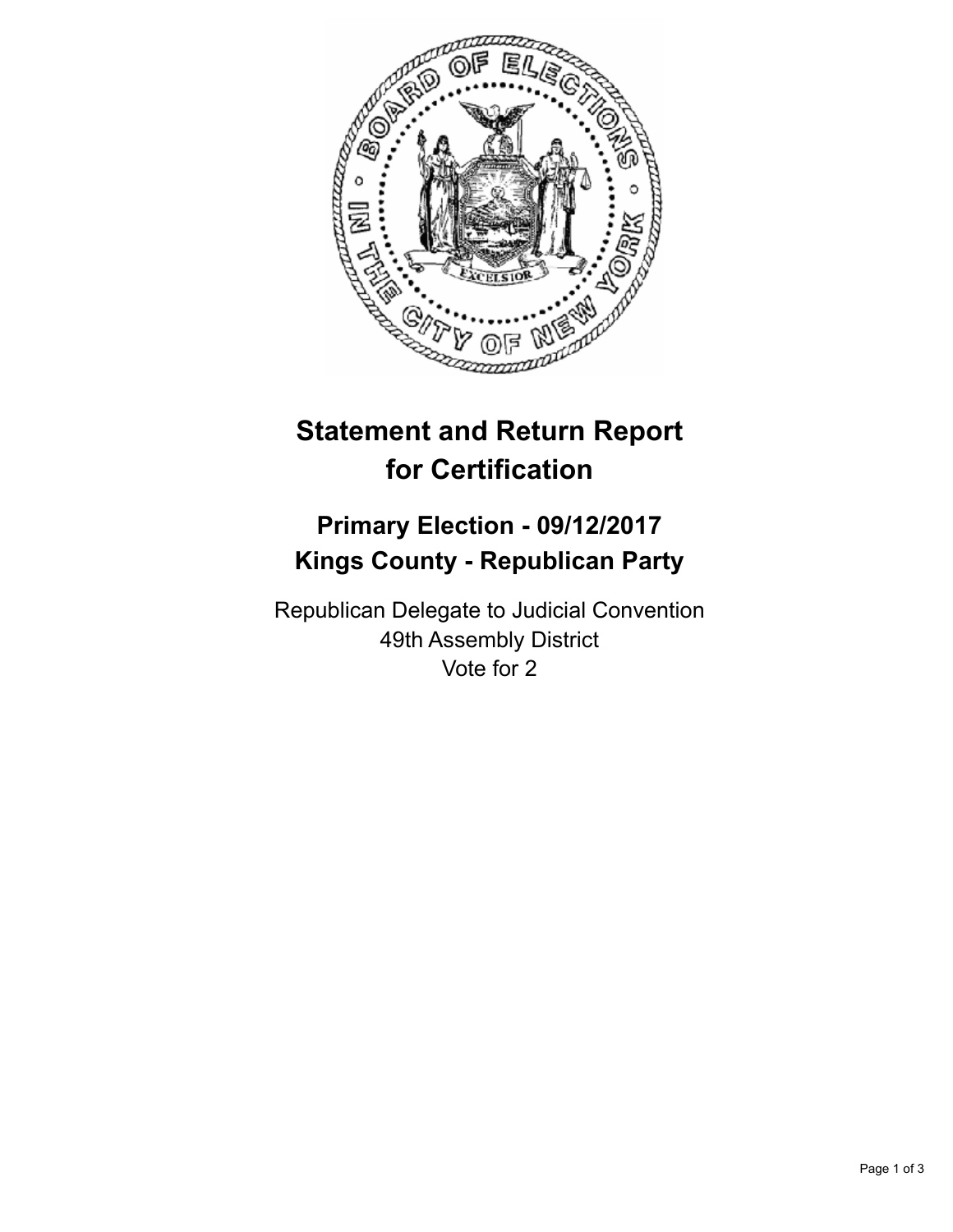

## **Assembly District 49**

| PUBLIC COUNTER                                           | 708   |
|----------------------------------------------------------|-------|
| <b>MANUALLY COUNTED EMERGENCY</b>                        | 0     |
| ABSENTEE / MILITARY                                      | 66    |
| AFFIDAVIT                                                | 2     |
| <b>Total Ballots</b>                                     | 776   |
| Less - Inapplicable Federal/Special Presidential Ballots | 0     |
| <b>Total Applicable Ballots</b>                          | 776   |
| STEPHEN MARESCA                                          | 396   |
| ANTHONY J. FOTI                                          | 317   |
| ANGELA L. PETIT                                          | 153   |
| VICTORIA M. CARRILLO                                     | 199   |
| ED WONG (WRITE-IN)                                       |       |
| ROSEMARY MANGINO (WRITE-IN)                              | 1     |
| UNATTRIBUTABLE WRITE-IN (WRITE-IN)                       | 4     |
| <b>Total Votes</b>                                       | 1,071 |
| Unrecorded                                               | 481   |